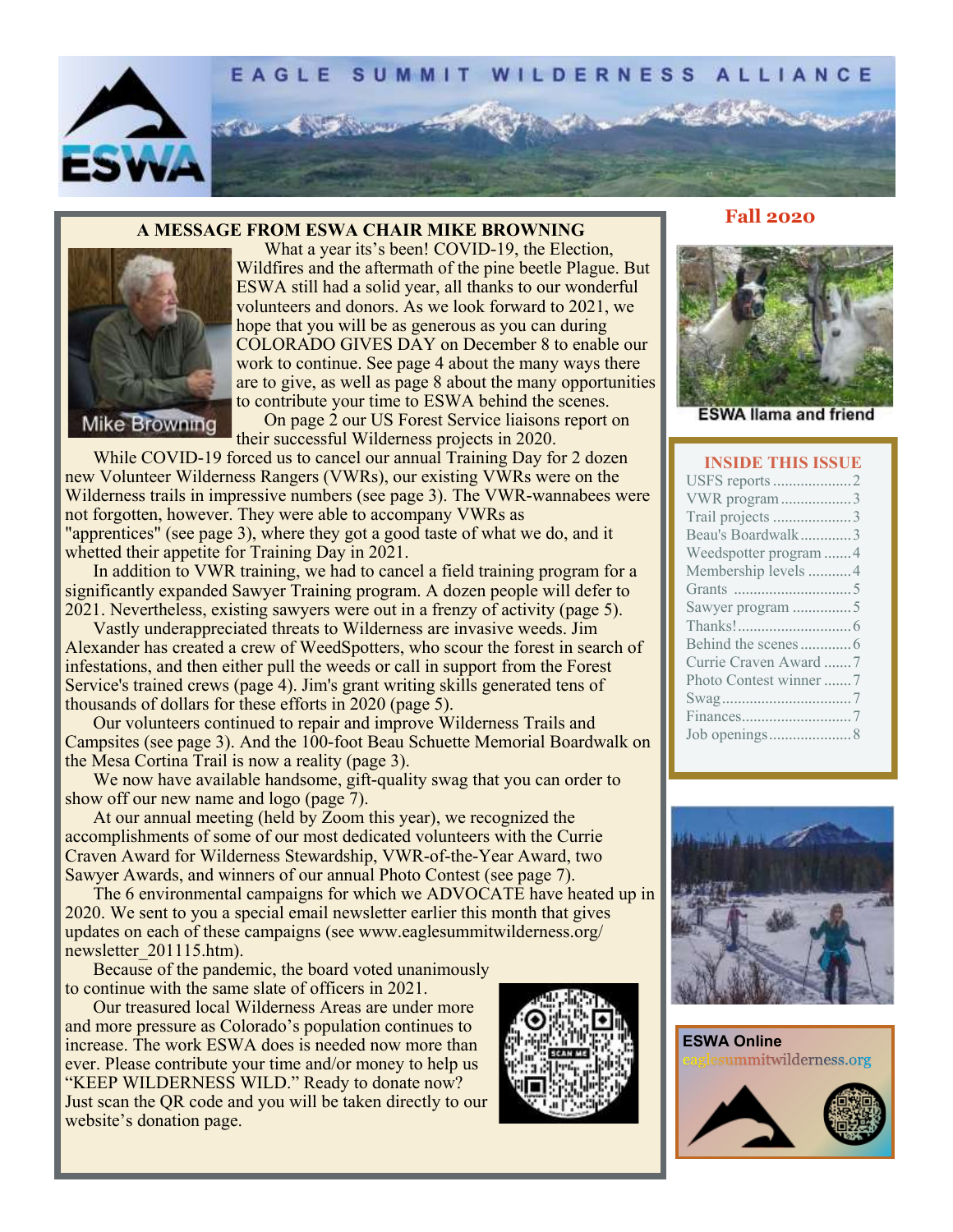## **ESWA LEADERSHIP Mike Browning**, Chair **Bill Betz**, Past Chair **Chris Turner**, Treasurer **Frances Hartogh**, Secretary **Joan Betz Currie Craven Tim Drescher Frank Gutmann Ken Harper**

**Cindy Ebbert**, USFS Dillon RD **Katherine Bazan**, USFS Eagle/ HC RD

**Jim Alexander; Dave Brewster; Eleanor Finlay; Mike Mayrer; Dave Owens; Dan Siebert**

#### A special welcome to **LEANNE VELDHUIS**



the new District Ranger for the Eagle/Holy Cross Ranger District. We hope to bring you more about this wonderful new

addition to the Forest Service crew in an upcoming monthly newsletter.

Don't let this be your last printnewsletter from ESWA! As we shift back to a member-based organization, we will be identifying several perquisites for our members. One of the perks will the this bi-annual printed newsletter, which is all about ESWA.

If you value Wilderness, this printed newsletter will remain a useful source of up-to-date information about our work in the woods, our advocacy for selected environmental campaigns, and our social programs. Please renew or join, and thanks!

# **USFS REPORTS**



From the Eagle/Holy Cross RD, KATHERINE BAZAN writes: Despite many challenges with COVID-19 and high visitor numbers, our trails and Wilderness crews have been hard at work this summer. We completed clearing the trail through the  $\frac{1}{4}$  mile-wide avalanche path on Missouri Lakes Trail, rebuilt the Cross Creek bridge at mile marker 7, dismantled 120 illegal fire rings,

completed a campsite inventory in the Eagles Nest Wilderness, cleared 1086 trees and patrolled 287 miles of trails. We are looking forward to what 2021 brings and are excited to continue our work with ESWA.

On the Dillon RD, TYLER KIRKPATRICK is filling in for CINDY EBBERT, who is on temporary assignment in Eagle County. Tyler writes:

The 2020 field season was a great success despite having to pause on some projects and recalibrate how we approached others to keep our partners and employees safe. The high winds this fall are setting the stage for a significant amount of trail clearing work in the Wilderness for 2021, but we will be up for the challenge with the help of Eagle Summit Wilderness Alliance, Wildlands Restoration Volunteers and Rocky Mountain Youth Corps. Summaries of our 2020 projects and 2021 plans follow.



#### **2-person Trails Maintenance Crew**

Constructed 30' Meadow Creek bridge on the Lily Pad Trail; constructed most of new 90' puncheon (boardwalk) on the Mesa Cortina Trail; cleared 776 trees from ENW trails; coordinated 2 Wildlands Restoration Volunteer trail-clearing weekend projects; cleared 217 trees in ENW and Ptarmigan Peak Wilderness.

#### **3-person Wilderness Crew**

Hiked 600 miles of trail; contacted 2,500 people; installed 11 Wilderness signs; cleared 775 trees; naturalized 248 fire rings; removed 30 lbs of trash from backcountry; maintained TrafX trail counters; maintained backpacker registration system; completed 60' Lily Pad footbridge; completed Lower Cataract Lake trail chicane; replaced timber runners on 90' Mesa Cortina bridge

(In case you wonder, a **chicane** is" *a serpentine curve in a trail or road, added by design rather than dictated by geography* - Ed) **2021 Wilderness plans:**

4-person Wilderness crew (2 FS- and 2 NFF-funded mobilize green interns); 2-person Trail maintenance crew; 2-4 crew weeks (each crew 10 persons) RMYC Wilderness trail crosscut clearing; Arctic Placer new trail construction (1 mile) and 60' puncheon construction; complete work on Mesa Cortina puncheon; plan for Boulder Creek bridge replacement; Maryland creek trail construction (2.5 miles) with 11 weeks of RMYC and Contour Logic (contractor); 2 Wildlands Restoration Volunteer Wilderness trail clearing weekend projects.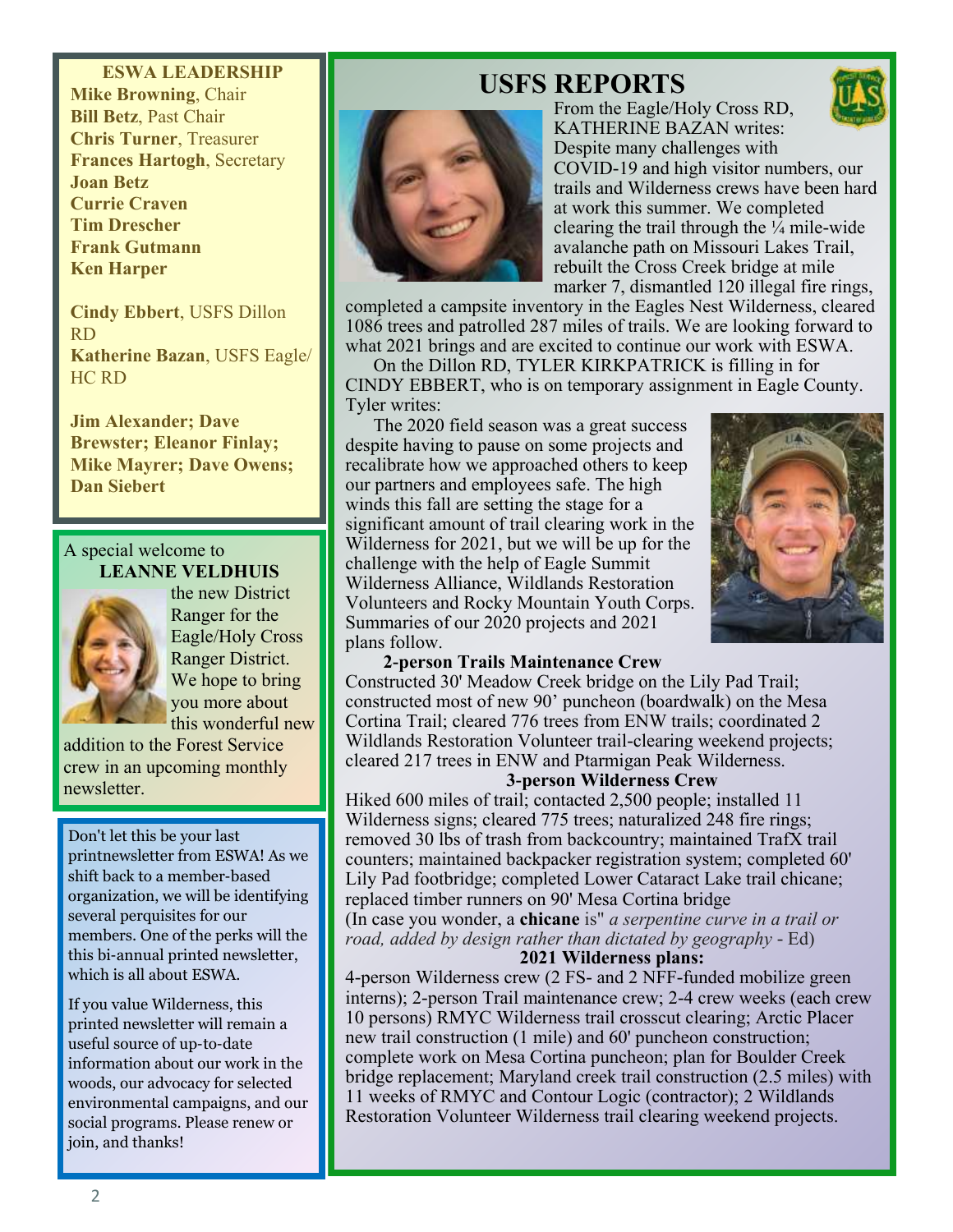# **VOLUNTEER WILDERNESS RANGER (VWR) PROGRAM**

Despite the challenges of the pandemic, VWRs were on the trails, masked and socially distanced, dispensing their wisdom (but not swag). A total of 42 rangers made 329 patrols spread uniformly throughout the summer (see graph). Four rangers were eager beavers, accounting for more than half the total number of patrols (Tom Lawson, Ellie Finlay, Frances Hartogh, and Mike



Browning). Altogether, VWRs covered more than 2,000 miles. Most trails



(24%) were off leash.

While VWR Training Day in June was canceled due to the pandemic, our trainees were offered opportunities to accompany VWRs on patrol. Like Laura Lowe (right), they reported unanimously that the experience was valuable and fun, and they are primed and eager for the 2021 Training Day.

Two other programs put on hold were given trial runs. Dave Owens spent a morning as a Trailhead Host (North Tenmile) and Bill Betz spent a weekend as a Backcountry Campsite Host (Boulder Lake). Both programs are set for big launches in 2021.



The MESA CORTINA BOARDWALK in memory of Beau Schuette is a reality! The Rocky Mountain Youth Corps, led by Zach Heineman (USFS), built it. It was funded by the Schuette family and friends and The Summit Foundation.



#### TRAIL WORK

While COVID-19 forced cancellation of our llama work trips this year, we still managed several day-long trail projects. Our Adopt-A-Trail leader, Ken Harper, led three one-day projects on ESWA-adopted Deluge Lake Trail on the west side of the Eagles Nest Wilderness. Our hard-working crews cleared out water bars, pruned back vegetation, and cleared downed trees.

In August, nine sturdy volunteers hiked into Lake Constantine in the Holy Cross Wilderness and spent the day dismantling nearly 40 illegal fire rings around the Lake. Given the ever-increasing use of our Wilderness Areas, ESWA's trail and backcountry camping site projects are more important than ever. We plan to undertake even more next year.

#### **ADVOCACY**

ESWA has 6 active advocacy campaigns, and they are heating up. Details were provided in the SPECIAL ADVOCACY eNEWSLETTER that you recently received. You can also read more at our website: **www.eaglesummitwilderness.org** - just scan this QR code



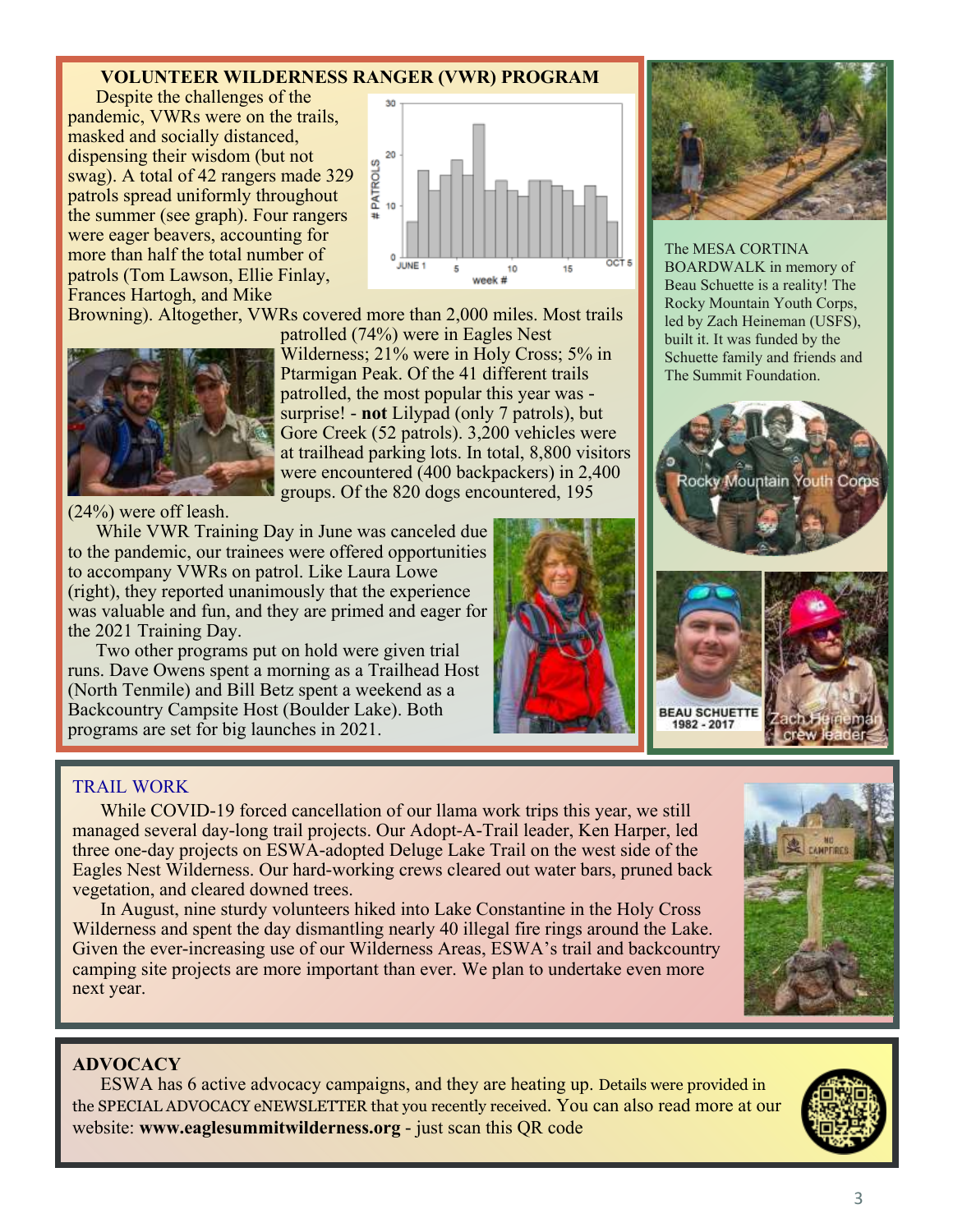## **WEEDSPOTTER SUMMER - Jim Alexander**

Despite a flurry of scrambling and replanning, the ESWA WeedSpotter program made great progress this summer! With a second grant from the NFF we were able to hire a contractor to re-treat 145 acres of noxious weeds that were treated last year and treat another 100 acres of new infestations.

Our small but dedicated team of WeedSpotters spent a lot of time tracking down weeds on the trails of all three Wilderness Areas. We reported about 50 noxious weed sightings to the USFS. We also took stock of last year's weed treatments, and were pleased to see that they were much smaller than in 2019. Progress!

We had to cancel our annual weed pull, but replaced it with three new activities:

**Weedinar** – a one-hour overview of Noxious Weeds and the WeedSpotter program. The live Weedinar had over 50 partipants, and has been viewed on YouTube nearly 800 times! To view it scan the QR c ode.



**Betty Ford Alpine Gardens Tour** – A dozen ESWA volunteers toured the beautiful Betty Ford Alpine Gardens in Vail. The Gardens house a collection of alpine flowers and plants from around the world. With a strong emphasis on conservation and education, the Gardens host a number of educational programs and tours throughout the year. Two of the Gardens horticulturists guided our tour and answered questions about the plants and the environment in which they grow.

**Copper Mountain seed gathering** – Jeff Grasser, Project and Efficiency Manager for Copper Mountain Resort, led ESWA volunteers on a seed gathering. Each summer volunteers gather wildflower seeds from established meadows and use those seeds to restore areas of Copper disturbed by construction improvements or overuse. This activity was a great way to learn more about the flowers that grow in our environment and the emphasis the Resort places on sustainability.

If you'd like to be part of future WeedSpotter events, e-mail us - weeds@EagleSummitWilderness.org.

### **MEMBERSHIP RENEWALS/COLORADO GIVES DAY**

ESWA has always been a membership-based organization. This year the Leadership Committee decided to formalize our membership levels and dues/donation process. The new membership levels are:

\$25 - Lily Pad \$50 - Piney Lake \$100 - Cataract Lake \$250 - Ptarmigan Peak \$500 - Eagles Nest \$1000 - Mount Powell \$2500+ - Holy Cross



Starting in 2021, only members will continue to receive our bi-annual hard-copy Newsletter (in May and November). Starting in December, members will also be sent a membership card and one of our new ESWA stickers when their 2021 dues/donations are received. Members at the \$250 level and above will also receive a box of beautiful notecards featuring winning photos from our 2019 and 2020 Photo Contests.

You can renew your membership online through either Colorado Gives (scan QR code) or the ESWA website (www.eaglesummitwilderness.org/joindonate). Alternatively, send a check to us (ESWA, PO Box 4504, Frisco CO 80443).

Memberships are on a calendar-year basis. Members will receive advance notice of and the first opportunity to sign up for our annual llama trips and other ESWA events. We also hope to soon offer member discounts at local outdoor retail stores and other supporting merchants.

Your generous monetary contributions to ESWA helps us continue our mission and support the "boots-on -the-ground" work of our Volunteer Wilderness Rangers, Sawyers, and WeedSpotters, as well as our Advocacy and Trail Projects. We can't do it without you. Thank you so much!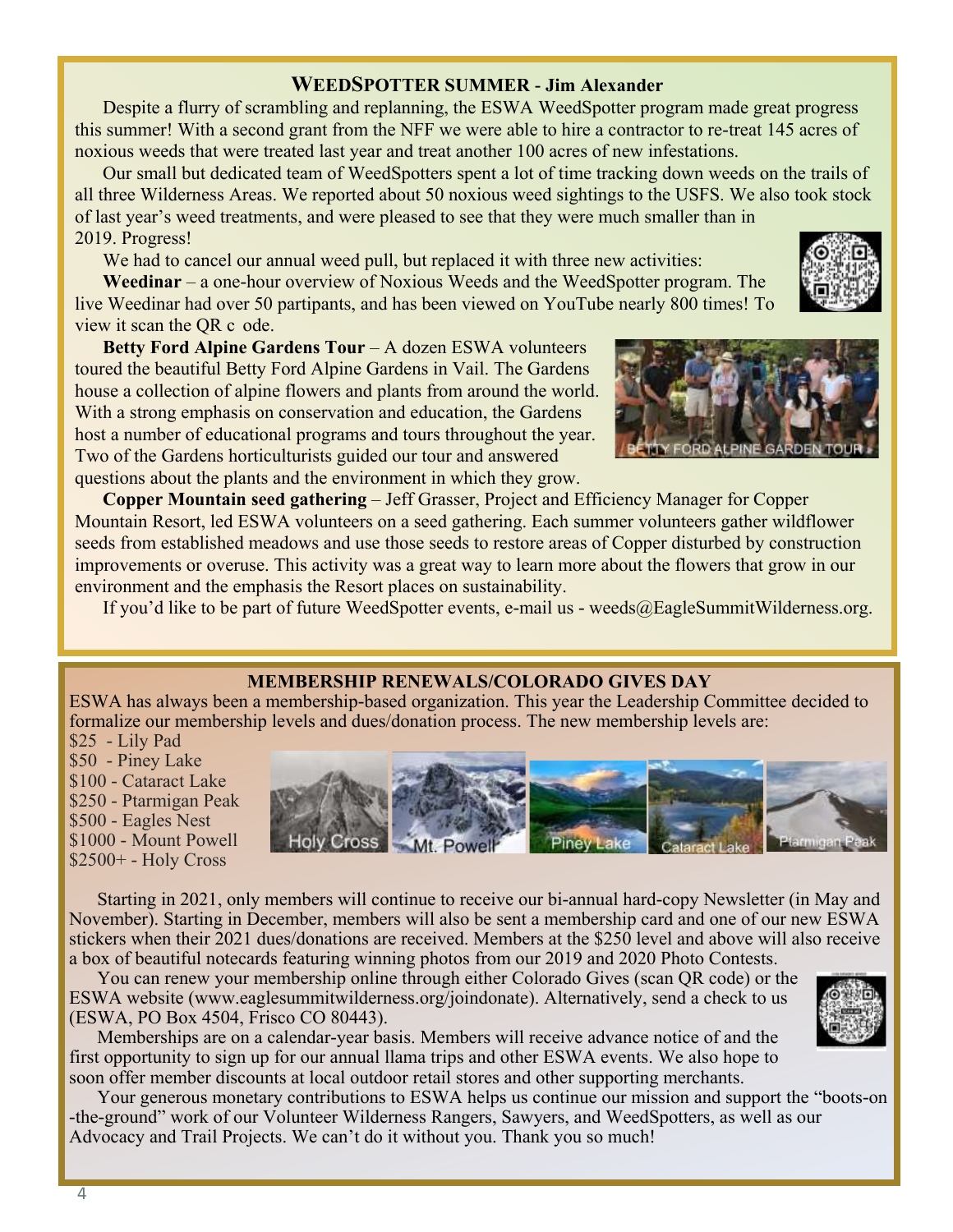### **2020 GRANTS - Jim Alexander**

ESWA greatly appreciates the financial support of over \$50,000 from four generous groups:

**The Summit Foundation** – The "Soul of the Summit" has provided leadership and resources to assist

local working families, resolve critical community issues and preserve the quality of life throughout Summit County for over 35 years. They provided more than \$10,000 for the Beau Schuette Memorial Boardwalk on the Mesa Cortina Trail. The money funded heavy equipment used, materials and supplies. The project saved precious wetlands on a popular Eagles Nest Wilderness trail.

**National Wilderness Stewardship Alliance (NSWA)** – NSWA supports a growing network of volunteer-based organizations to provide stewardship for America's wilderness. They support effective partnerships between wilderness stewardship organizations and all government agencies managing our national Wilderness Areas.

**National Forest Foundation Ski Conservation Fund (SCF)** – SCF funds on-the-ground projects that improve forest health and outdoor experiences on National Forests. Vail Ski Resort contributed the funds to ESWA's WeedSpotter program, funding treatment of noxious need infestations. This is the second year in a row NFF/SCF funded the project, totaling nearly \$50,000.

**United States Forest Service (USFS)** – The USFS Challenge Cost Share program provided a grant of \$5,000 for tools and volunteer program expenses. This recognizes the strong partnership ESWA has with the USFS.

We're thankful for such generous support! But with that support we also are obligated to match the funds with volunteer time. Each hour you volunteer on ESWA matches up to **\$50.00!** So, when you volunteer, you're raising money!



In late May ESWA hosted (virtually) a crosscut saw training course for 17 eager new sawyers, including eight ESWA members. Some of our fellow Rangers from FDRD and USFS summer crew joined the course. Because chain saws cannot be used in designated Wilderness Areas, the biggest trees, which can't be cut by a one-person hand saw, require use of a two-person crosscut saw. Clearing trees that have fallen across a trail is called "bucking." Cutting a standing tree is called "felling." Former

USFS Wilderness Ranger Anne Dal Vera was our online instructor.

Two-person crosscut saws were commonly used prior to the introduction of chain saws in the 1950's, but the art is being lost except for those using them in Wilderness Areas. Good crosscut saws, made before chain saws were introduced, are also getting hard to find. ESWA luckily owns two and is looking for a couple more.

Long-time ESWA sawyer, Ken Harper (right), took some of our apprentice sawyers on several field trips over the summer to show them a crosscut saw in action. One of the trees that Ken "bucked" was 27" in diameter (right) – a record size for an ESWA sawyer. For his work as an ESWA sawyer over many decades, and his mentoring of new sawyers, Ken received a Lifetime Achievement Award at our Annual Meeting on October. Congratulations Ken!

Over the course of the summer, ESWA sawyers cleared over 400 fallen trees, including over 120 trees from the Meadow Creek/Lily Pad Lake trail on October 23. Over the course of the summer, VWR Ellie Finlay alone cleared 83 and helped with 157 more, for which she received our Sawyer of the Year Award.







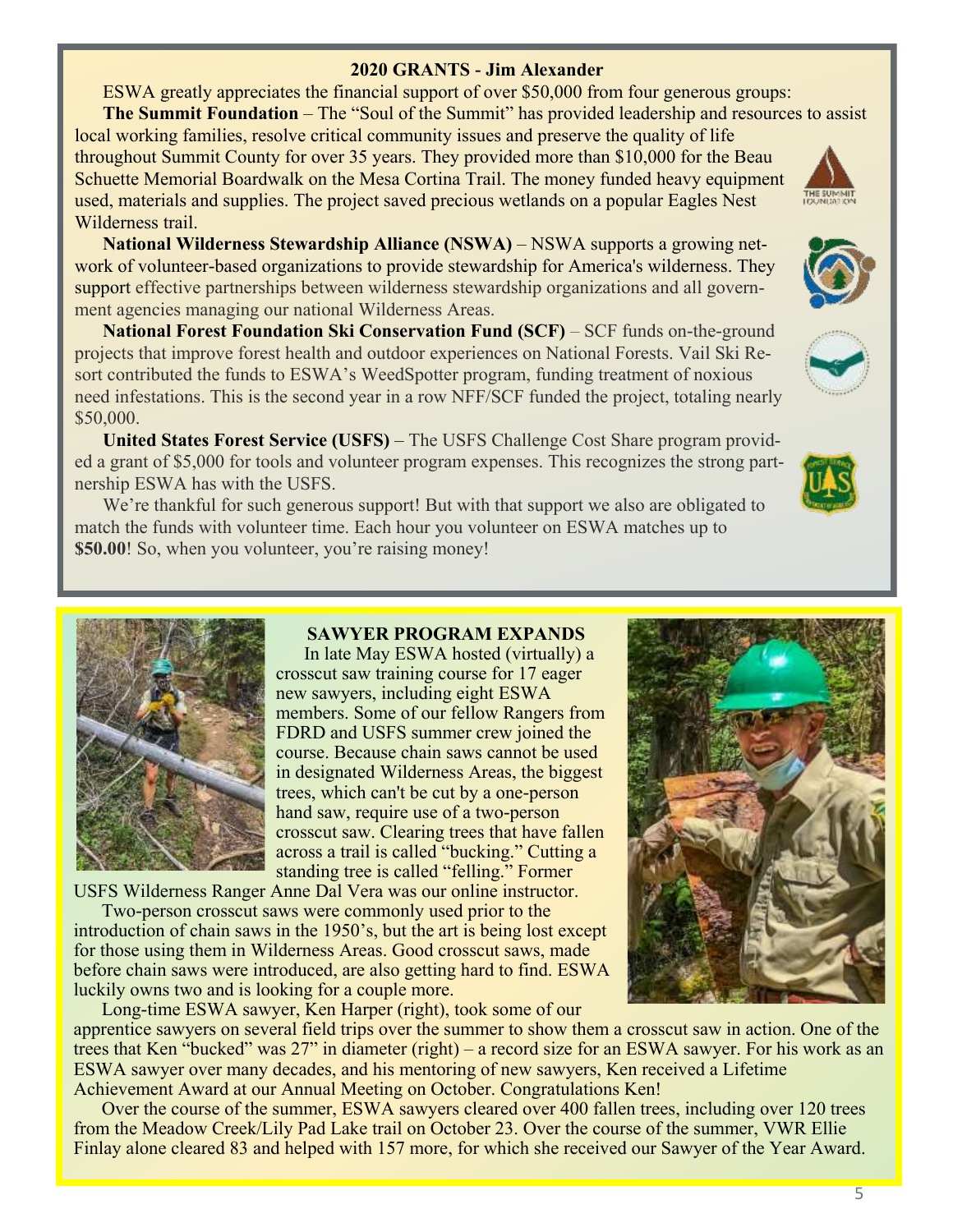#### **MEMBERS & DONORS - THANKS**!

We have received more than \$25,000 in dues  $\&$ donations from more than 100 supporters since June 2019, at different levels.

**Holy Cross (\$2500+)** Barbara and John Schuette

**MOUNT POWELL (\$1000+)** Helen Barker; Sharon & Thomas Copper; Bill & Susy Gillilan; David & Paula Kraemer; Ray Skowyra & Marianne Short

**EAGLES NEST (\$500+)** Randi & Paul Hagerman; David Owens **PTARMIGAN PEAK (\$250+)**

Joan & Bill Betz; Rick & Shawna Emarine; John Fielder; Jerry Kelly; Lee Rimel

**CATARACT LAKE (\$100+)** Bob & Mary Beth Bagg; Kurtis Barry; Michael Browning; Susan Carlson; Howard & Sue Carver; Currie Craven; Jim Dickie; Tanya English; Eleanor Finlay; Karole & Jim Fuller; Frank & Mary Gutmann; Merry Lynne Hamilton; Frances Hartogh; Elliott Henry; Kenneth Heuer; Myra & Frank Isenhart; Margaret F. Johnson; Tom & Sally Kaesemeyer; Susan Knopf; Cindy Levin & Rick Williams; Cindy & Tom Lillard; Laura Lowe; Augusta Molnar; Tom & Carol Oster; Adam & Anne Poe; Mindy Raymond; Dave & Marilyn Raymond; Phil & Gail Reeves; George & Kathryn Resseguie; Gail Shears; Jan Shipman; Pat Spitzmiller; Maryann Stein; Karn Stiegelmeier; Irv & Barbara Strauss; Erin & Edmund Tatar; Pat Taylor; James H. Thomas; Allexis Wagner; Esther Weiss; Grace Wellewerts; Cindy Levin & Rick Williams; Susan Yates

#### **PINEY LAKE (\$50+)**

Charlene Beckner; Gilbert & Edith Benusa; Deborah Bolon-Feeney; David Brewster; Jay Browne; Ken Harper; Linda Hrycaj; Lee & Jessica Johnson; Ann Kampf; Dan Liptzin; Ken Loveday; Sally Martin; Barry Martin; Mike Mayrer; Stephen & Tamara Mccammon; Michael & Karen Miller; Allyn & Joyce Mosher; Margaret Nelson; Rick Pratt; Thekla Schultz; Marti Semmer; Marty & Maxine Solomon; Amy Sorapuru; Duane Stewart; David & Sandy Street; Linda Tatem; Don & Constance Tebbs; Megan & James Testin; Rhoda Whitney; Melissa Wills

#### **LILY PAD (\$25+)**

Rosemarie Archangel & Ellen Sappington; Tom Brennom; Shawn Countess; Matthew Coye; Janet Marie & Paul Frederickson; Maryann Gaug; Dr. James & Patricia Gilman; Suzanne Greene; Becky Hopkins; Kristin & John Howland; Katy Kvale; Sally Lice; Sally Liu; Kurt Morscher; Peter & Susana Novembre; Eric Olson; Steve & Laura Rossetter; Debbie & Andy Smallwood; Tricia Smith

#### **BEHIND THE SCENES** - Joan Betz

Preparations for 2020 VWR Training included revising the training manual, revising the regulations cards for the Wilderness Areas and Dogs on Leash, and managing the ranger shirt inventory, with the goals to assist Mike Mayrer and Ken Harper, the volunteer ranger coordinators, and Chair Mike Browning who compiled the new ranger recruit list.

**Revised training manual**. In 2019, the 84-page VWR training manual was converted from many separate files to one document to simplify future editing. In 2020, Cindy Ebbert (USFS) requested that we further simplify our manual, to be more like the FDRD manual. Dave Owens and Joan met with Doozie Martin (FDRD), Cindy, and Kat Bazan (USFS) for detailed planning. Doozie provided the FDRD condensed manual, which we (Dave, Frances Hartogh, and Joan) revised for our Wilderness focus, with Cindy's approval. Even though VWR training day was cancelled in 2020, we mailed copies of the Manual to each of the 24 new recruits.

2. **Revised regulation cards**. Frances, Dave, Mike, Bill, and Joan worked with Cindy and Kat to revise and update the cards that VWRs hand out to visitors. Regulations for the Wilderness Areas combined Ptarmigan Peak and Eagles Nest, with a separate card for Holy Cross. In addition, they revised the cards describing **Dogs on Leash Regulations**. Dave arranged

to have the cards copied, with different colors for Holy

Cross versus Eagles Need a Few Good Reasons Nest/ Ptarmigan Peak areas. Because our seasoned VWRs were not



permitted to give cards  $\overline{y}$   $\overline{y}$   $\overline{y}$   $\overline{y}$   $\overline{y}$   $\overline{y}$  or other materials to hikers, we have a large inventory of cards for next summer.

3. **The volunteer shirt inventory**. ESWA VWRs are distinguished by wearing official USFS uniform shirts,

with the USFS patch on one sleeve, and Volunteer patch on other sleeve. There are shortsleeved and long-sleeved shirts, **in the state of the state of the state of the state of the state of the state of the state of the state of the state of the state of the state of the state of the state of the state of the** women's and men's sizes. In 2019, the available shirt stocks from Mike and Ken were combined with shirts from



retiring rangers. New VWR recruit details determined how many shirts could be recycled, and how many new shirts were needed; an order was placed by USFS personnel, but paid with ESWA funds. With cancellation of 2020 training, no new shirts were ordered, but the inventory is ready for 2021.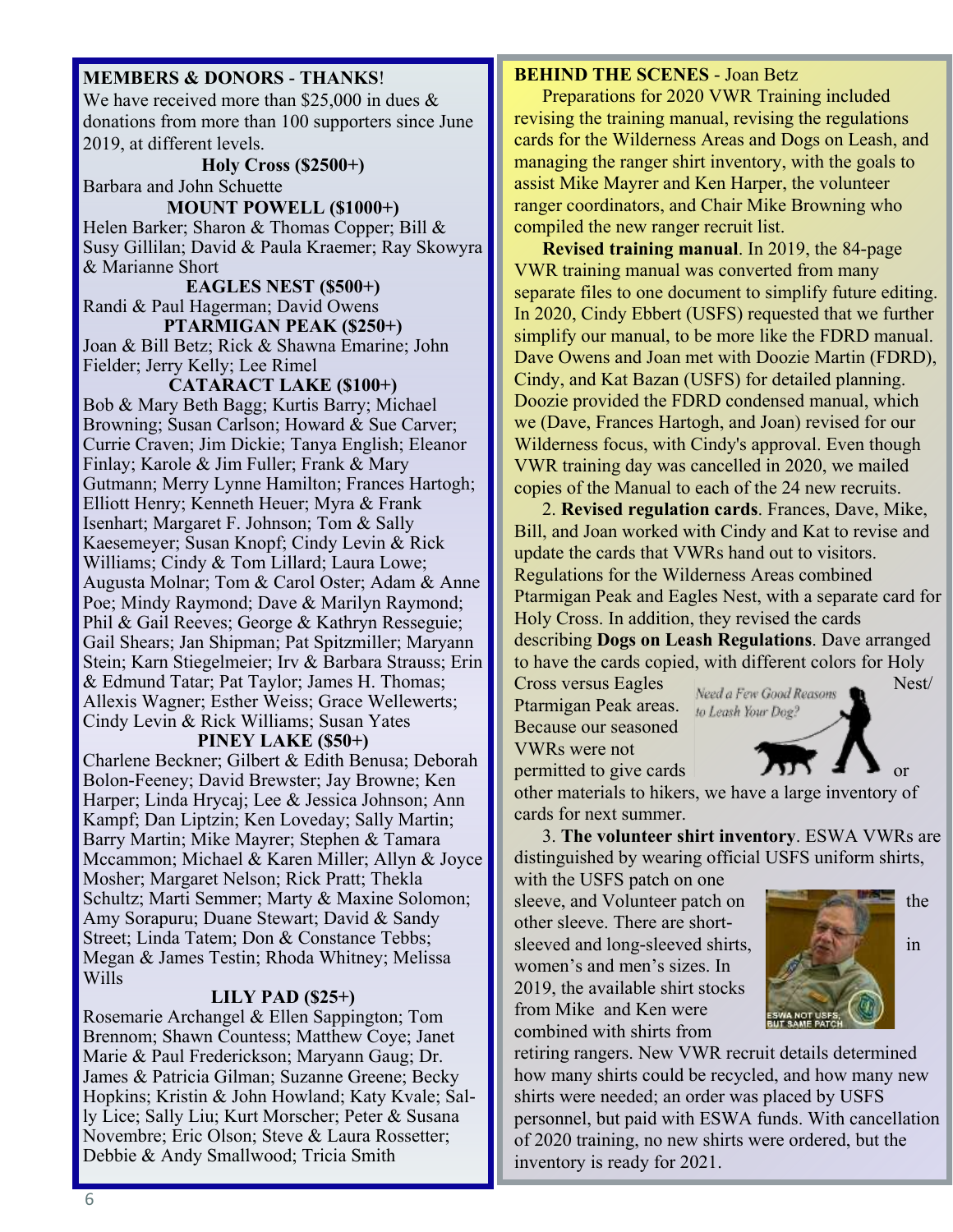# **CURRIE CRAVEN 2020 AWARD**

CYNDI KOOP was awarded the 2020 Currie Craven Award for Wilderness Stewardship. One of the original volunteer rangers in 2005, Cyndi managed the program for a decade, doing much of the work herself, including mentor hikes and revising the training manual. She was active with deadfall clearing and became a certified sawyer. In 2009, the year of the big windstorm, she spent every summer weekend trail clearing. In 2019 and 2020 after spending the summers working in Denali she raced home so she could complete her four patrols before the season closed. Her endless enthusiasm and dedication to both Wilderness and our VWR Program make her a worthy recipient of the 2020 Currie Craven award.





#### **2020 PHOTO CONTEST WINNERS**

**STAN WAGON** won First Prize in the Photo Contest for this picture, taken in Eagles Nest Wilderness. See this and the runners up (by Maryann Gaug and Matthew Coye) on our facebook page (facebook.com/eaglesummitwilderness.org)

ESWA has available handsome notecards featuring the winning photos from this year and last year on the front, in a box of 12. Order from mfbrowning@pbblaw.com. The cost is \$25 per box.

### **NEW ESWA SWAG NOW AVAILABLE**

To promote our new name and logo and show our pride, ESWA has purchased some great new swag that is available for sale. T-Shirts are available in Grey and Blue and a wide variety of sizes. Two styles of ball caps are available, both in black – one with a mesh back and one with a cloth back. Each is only \$25. ESWA branded 30 SPF lip balm is also available for \$5 each. For more information or to order, email mfbrowning@pbblaw.com.

### **FINANCES - Chris Turner, Treasurer**

ESWA made it through the pandemic of 2020 with the help from all our donors. With donations pouring in from amazing individuals and businesses we were able to keep our account above the \$20,000 mark. Our endowment fund was able to bounce back from its 17% loss to over \$51,000 which will now allow us to draw the income from those funds for 2021 projects. We also received a generous amount of donations on behalf of Beau Schuette for the Mesa Cortina boardwalk project which is now near its completion. Jim Alexander was able to solidify several grants which allowed us to help the Forest Service battle invasive weeds in several areas.

Colorado Gives Day (December 8) is our main membership and fundraising effort. Please give generously on December 8:

# **www.cogives.org/EagleSummitWilderness**

*For nearly two decades, A-Basin staff have donated generously to their Employee Environmental Fund, of which ESWA has been a steady beneficiary. Our enduring THANKS.*



SAWYER OF 2020: ELLIE FINLAY, who cleared more than 100 trees from trails.



LIFETIME ACHIEVE-MENT AWARD as a sawyer and mentor: KEN HARPER